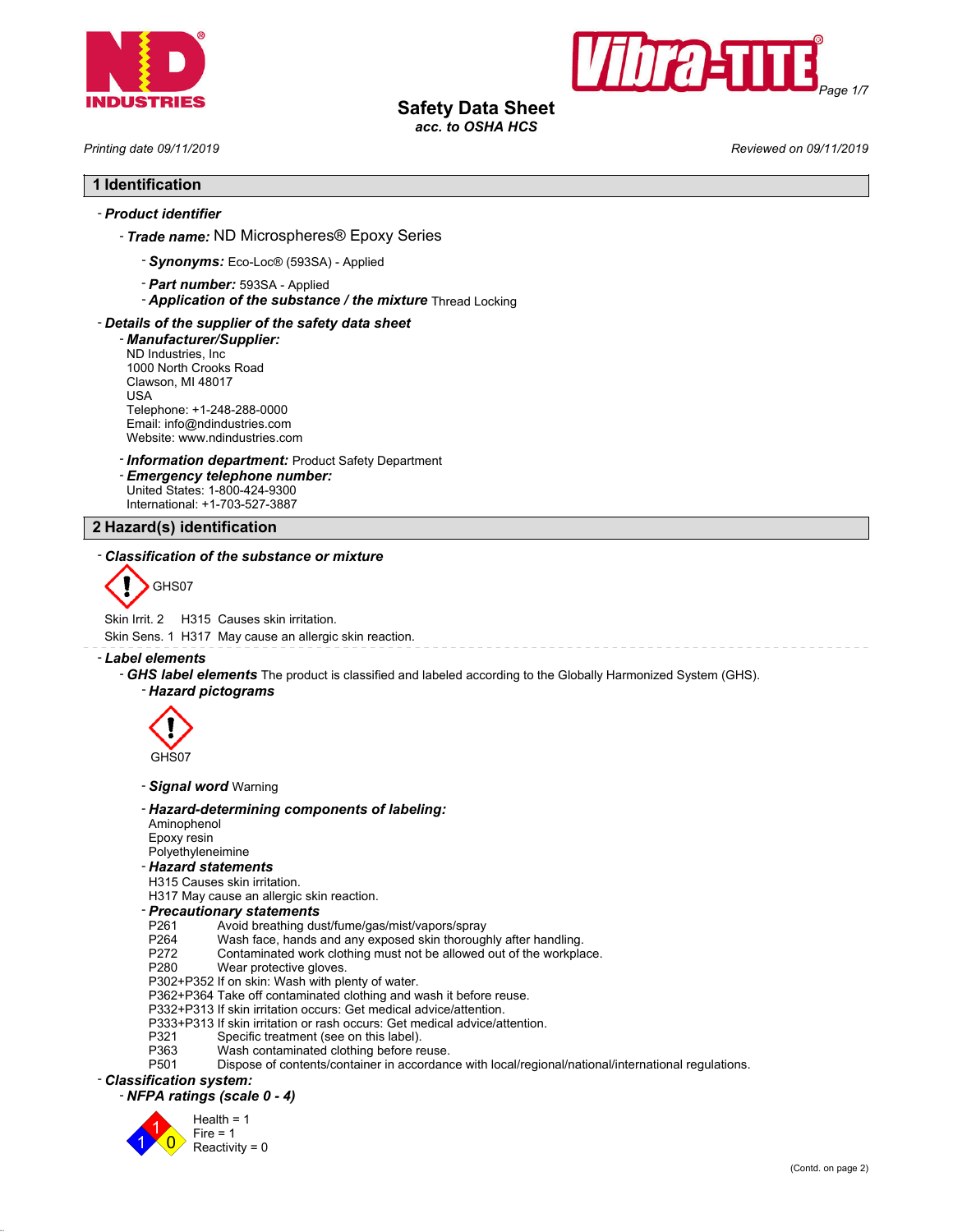(Contd. of page 1)

*Printing date 09/11/2019 Reviewed on 09/11/2019*

#### *Trade name:* ND Microspheres® Epoxy Series

- *HMIS-ratings (scale 0 - 4)*

 HEALTH FIRE **REACTIVITY** 0 <mark>\*1</mark> Health = \*1  $\overline{11}$  $Fire = 1$ Reactivity =  $0$ 

- *Other hazards*

#### - *Results of PBT and vPvB assessment*

- *PBT:* Not applicable.

- *vPvB:* Not applicable.

#### **3 Composition/information on ingredients**

#### - *Chemical characterization: Mixtures*

- *Description:* Mixture of the substances listed below with nonhazardous additions.

### - *Dangerous components:*

| - Dangerous componems:                                                        |            |
|-------------------------------------------------------------------------------|------------|
| CAS: 25036-13-9 Polyoxymethylene melamine urea                                | $30 - 39%$ |
| Skin Irrit. 2. H315                                                           |            |
| CAS: 28064-14-4 Epoxy resin                                                   | $30 - 39%$ |
| Skin Irrit. 2, H315; Eye Irrit. 2A, H319; Skin Sens. 1, H317; STOT SE 3, H335 |            |
| CAS: 90-72-2<br>Aminophenol                                                   | $10 - 19%$ |
| Skin Corr. 1C, H314; Eye Dam. 1, H318; Acute Tox. 4, H302; Acute Tox. 4, H312 |            |
| Polvethyleneimine                                                             | $5 - 9%$   |
| Acute Tox. 4, H302; Eye Irrit. 2A, H319; Skin Sens. 1, H317                   |            |

### **4 First-aid measures**

### - *Description of first aid measures*

#### - *After inhalation:*

Supply fresh air and to be sure call for a doctor.

- In case of unconsciousness place patient stably in side position for transportation.
- Supply fresh air; consult doctor in case of complaints.
- *After skin contact:* Immediately wash with water and soap and rinse thoroughly.
- *After eye contact:* Rinse opened eye for several minutes under running water. If symptoms persist, consult a doctor.
- *After swallowing:* If symptoms persist consult doctor.
- *Information for doctor:*
	- *Most important symptoms and effects, both acute and delayed* No further relevant information available.
	- *Indication of any immediate medical attention and special treatment needed*
	- No further relevant information available.

### **5 Fire-fighting measures**

#### - *Extinguishing media*

- *Suitable extinguishing agents:* CO2, sand, extinguishing powder. Do not use water.
- *For safety reasons unsuitable extinguishing agents:* Water
- *Special hazards arising from the substance or mixture* No further relevant information available.

#### - *Advice for firefighters*

### - *Protective equipment:*

Wear self-contained respiratory protective device. Wear fully protective suit.

# **6 Accidental release measures**

#### - *Personal precautions, protective equipment and emergency procedures*

Wear protective equipment. Keep unprotected persons away. Ensure adequate ventilation Wear protective clothing.

### - *Environmental precautions:*

Inform respective authorities in case of seepage into water course or sewage system.

#### Do not allow to enter sewers/ surface or ground water.

- *Methods and material for containment and cleaning up:*

Ensure adequate ventilation.

Do not flush with water or aqueous cleansing agents Dispose of the collected material according to regulations.

### - *Reference to other sections*

### See Section 7 for information on safe handling.

See Section 8 for information on personal protection equipment.

See Section 13 for disposal information.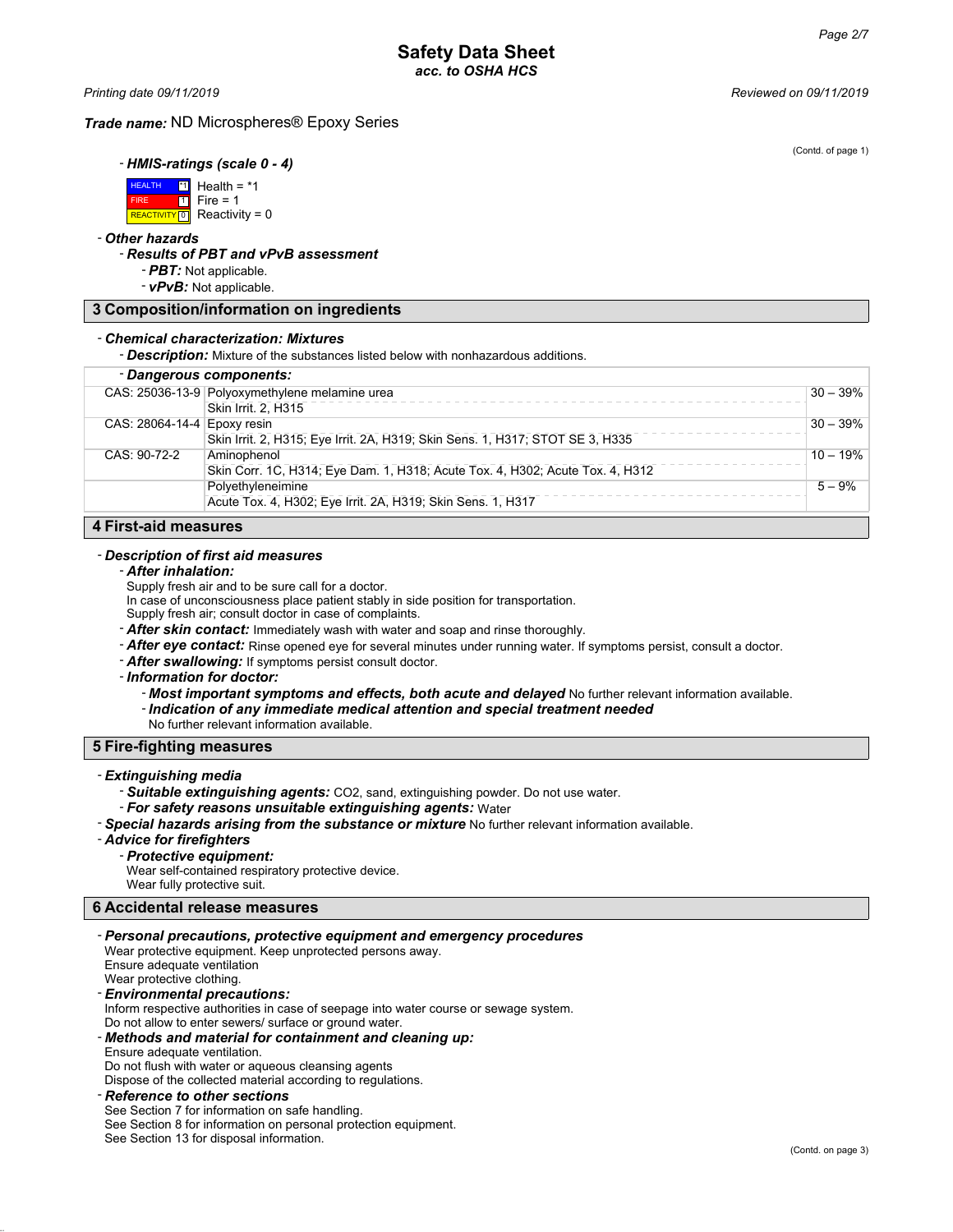*Printing date 09/11/2019 Reviewed on 09/11/2019*

#### *Trade name:* ND Microspheres® Epoxy Series

(Contd. of page 2)

### **7 Handling and storage**

#### - *Handling:*

- *Precautions for safe handling*
- Ensure good ventilation/exhaustion at the workplace.
- No special precautions are necessary if used correctly.
- *Information about protection against explosions and fires:*
- Keep ignition sources away Do not smoke. Protect against electrostatic charges.
- *Conditions for safe storage, including any incompatibilities*
	- *Storage:*
		- *Requirements to be met by storerooms and receptacles:* No special requirements.
		- *Information about storage in one common storage facility:* Not required.
		- *Further information about storage conditions:*
		- Keep receptacle tightly sealed.
		- Store in cool, dry conditions in well sealed receptacles.
- *Specific end use(s)* No further relevant information available.

#### **8 Exposure controls/personal protection**

- *Additional information about design of technical systems:* No further data; see item 7.

#### - *Control parameters*

#### - *Components with limit values that require monitoring at the workplace:*

The product does not contain any relevant quantities of materials with critical values that have to be monitored at the workplace. - *Additional information:* The lists that were valid during the creation were used as basis.

#### - *Exposure controls*

- *Personal protective equipment:*
	- *General protective and hygienic measures:*
	- Keep away from foodstuffs, beverages and feed.
	- Immediately remove all soiled and contaminated clothing.

Wash hands before breaks and at the end of work.

- Avoid contact with the eyes and skin.
- *Breathing equipment:*

#### Not required.

In case of brief exposure or low pollution use respiratory filter device. In case of intensive or longer exposure use respiratory protective device that is independent of circulating air.

### - *Protection of hands:*



Protective gloves

The glove material has to be impermeable and resistant to the product/ the substance/ the preparation.

Selection of the glove material on consideration of the penetration times, rates of diffusion and the degradation

#### - *Material of gloves*

The selection of the suitable gloves does not only depend on the material, but also on further marks of quality and varies from manufacturer to manufacturer. As the product is a preparation of several substances, the resistance of the glove material can not be calculated in advance and has therefore to be checked prior to the application. Nitrile rubber, NBR

### - *Penetration time of glove material*

The exact break through time has to be found out by the manufacturer of the protective gloves and has to be observed. - *Eye protection:*



Tightly sealed goggles

- *Body protection:* Protective work clothing

### **9 Physical and chemical properties**

#### - *Information on basic physical and chemical properties* - *General Information*

- *Appearance:*
	- *Form:* Solid
- 

**Color:** Color: **According to product specification** - *Odor:* Odorless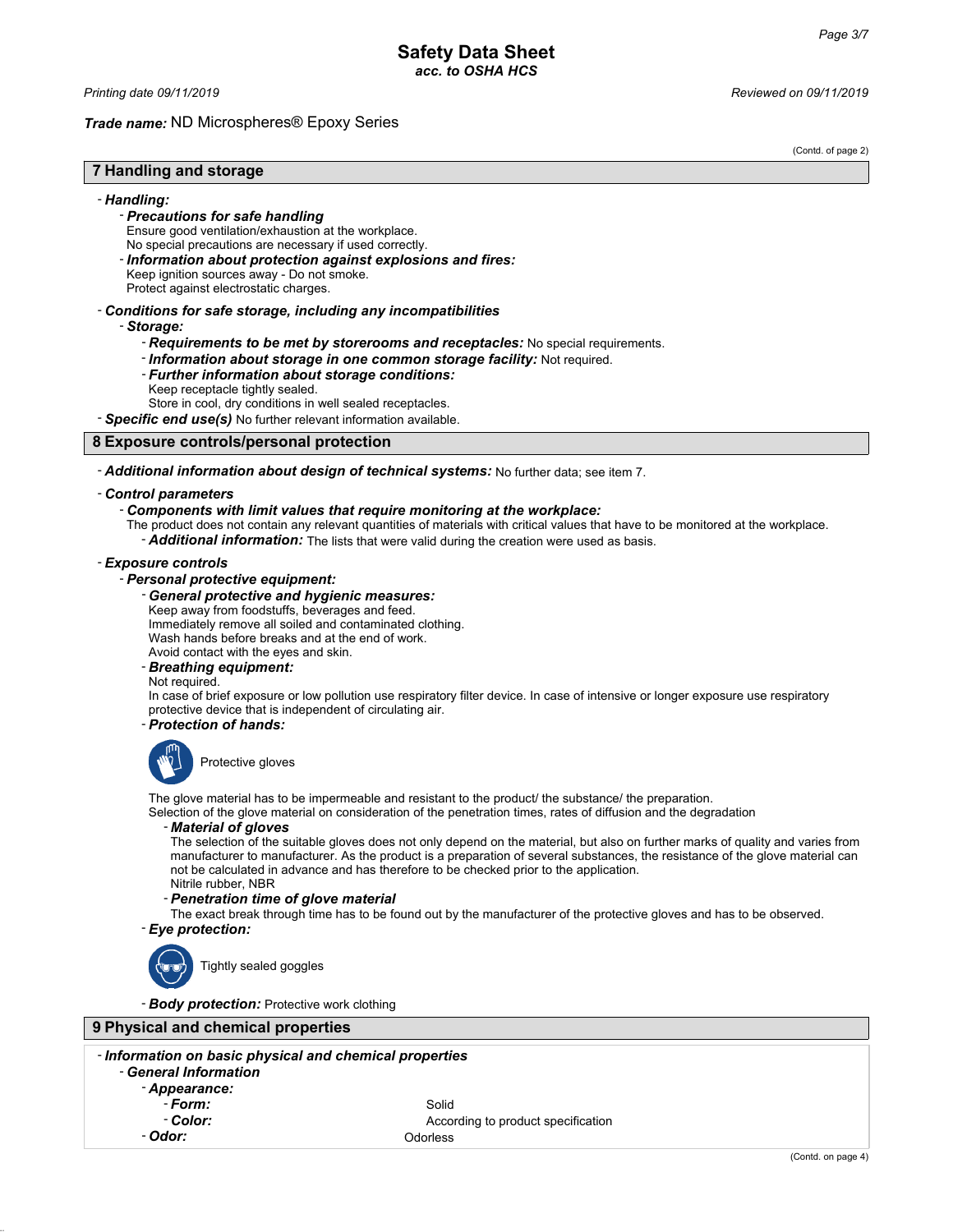### *Trade name:* ND Microspheres® Epoxy Series

*Printing date 09/11/2019 Reviewed on 09/11/2019*

|                                                                                           |                                                                          | (Contd. of page 3) |
|-------------------------------------------------------------------------------------------|--------------------------------------------------------------------------|--------------------|
| - Odor threshold:                                                                         | Not determined.                                                          |                    |
| - pH-value:                                                                               | Not applicable.                                                          |                    |
| - Change in condition<br>- Melting point/Melting range:<br>- Boiling point/Boiling range: | Undetermined.<br>≥ 100 °C (≥ 212 °F)                                     |                    |
| - Flash point:                                                                            | ≥ 94 °C (≥ 201.2 °F)                                                     |                    |
| - Flammability (solid, gaseous):                                                          | Not determined.                                                          |                    |
| - Ignition temperature:                                                                   | ≥ 200 °C (≥ 392 °F)                                                      |                    |
| - Decomposition temperature:                                                              | Not determined.                                                          |                    |
| - Auto igniting:                                                                          | Product is not selfigniting.                                             |                    |
| - Danger of explosion:                                                                    | Product does not present an explosion hazard.                            |                    |
| - Explosion limits:<br>- Lower:<br>- Upper:                                               | Not determined.<br>Not determined.                                       |                    |
| - Vapor pressure at 20 °C (68 °F):                                                        | n.a. hPa                                                                 |                    |
| - Density:<br>- Relative density<br>- Vapor density<br>- Evaporation rate                 | Not determined.<br>Not determined.<br>Not applicable.<br>Not applicable. |                    |
| - Solubility in / Miscibility with<br>- Water:                                            | Insoluble.                                                               |                    |
| - Partition coefficient (n-octanol/water): Not determined.                                |                                                                          |                    |
| - Viscosity:<br>- Dynamic:<br>- Kinematic:                                                | Not applicable.<br>Not applicable.                                       |                    |
| - Solvent content:<br>- VOC content:                                                      | 0.00%                                                                    |                    |
| - Solids content:<br>- Other information                                                  | 100.0%<br>No further relevant information available.                     |                    |
| 10 Stability and reactivity                                                               |                                                                          |                    |

- *Reactivity* No further relevant information available.

- *Chemical stability*

- *Thermal decomposition / conditions to be avoided:* No decomposition if used according to specifications.

- *Possibility of hazardous reactions* No dangerous reactions known.

- *Conditions to avoid* No further relevant information available.
- *Incompatible materials:* No further relevant information available.
- *Hazardous decomposition products:*

Aldehyde **Hydrocarbons** 

**11 Toxicological information**

### - *Information on toxicological effects*

### - *Acute toxicity:*

| - LD/LC50 values that are relevant for classification: |
|--------------------------------------------------------|
| <b>ATE (Acute Toxicity Estimate)</b>                   |
| LD50 5,286 mg/kg (rat)<br>Oral                         |
| Dermal LD50 11,429 mg/kg (rat)                         |
| CAS: 90-72-2 Aminophenol                               |
| LD50 1,200 mg/kg (rat)<br>Oral                         |
| Dermal $ LD50 $ 2,000 mg/kg (rat)                      |
| Polyethyleneimine                                      |
| LD50 1,500 mg/kg (rat)<br>Oral                         |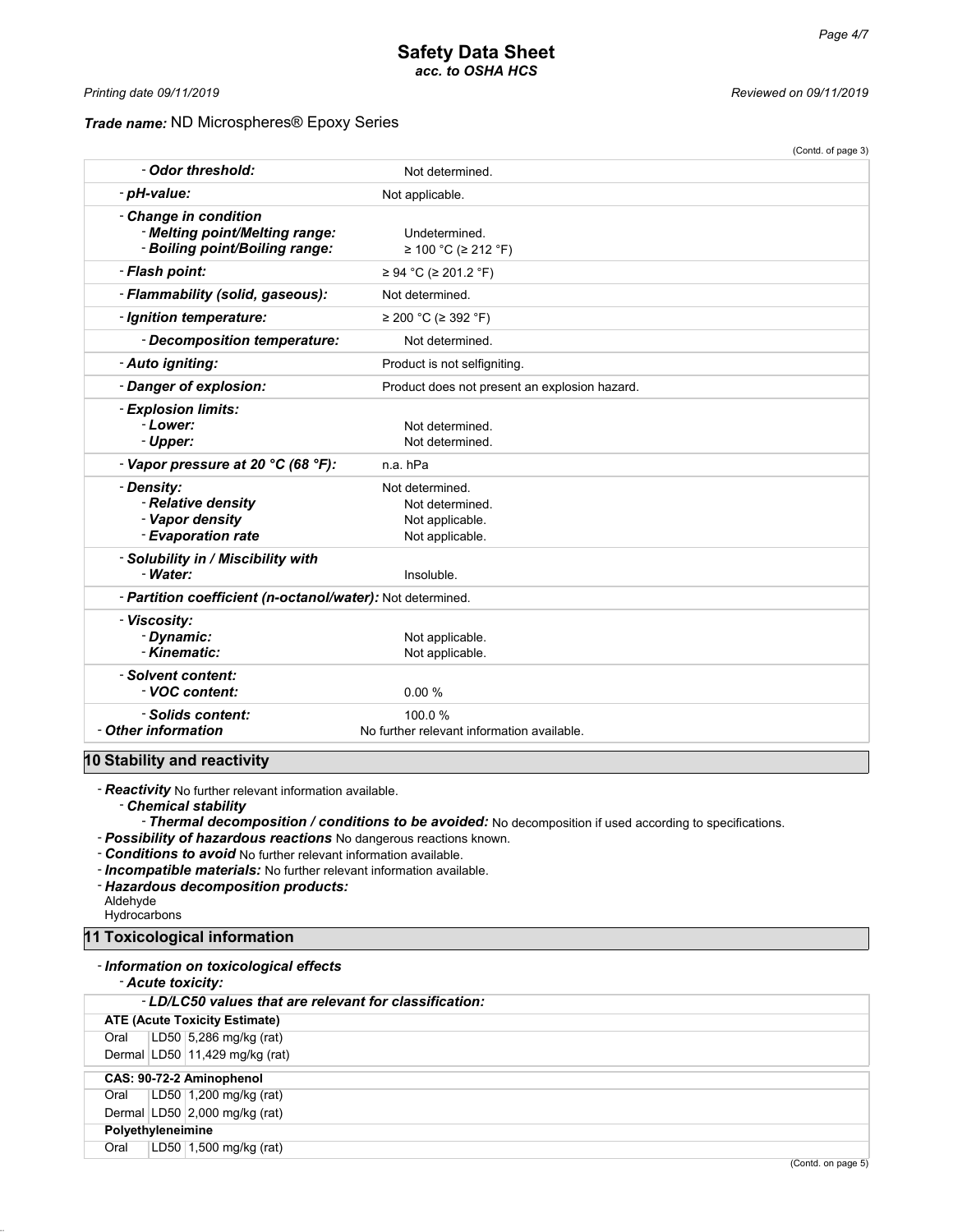### **Safety Data Sheet** *acc. to OSHA HCS*

*Printing date 09/11/2019 Reviewed on 09/11/2019*

#### *Trade name:* ND Microspheres® Epoxy Series

(Contd. of page 4)

#### - *Primary irritant effect:*

- *on the skin:* Irritant to skin and mucous membranes.

- *on the eye:* Irritating effect.

- *Sensitization:* Sensitization possible through skin contact.

#### - *Additional toxicological information:*

The product shows the following dangers according to internally approved calculation methods for preparations:

Irritant

- *Carcinogenic categories*

#### - *IARC (International Agency for Research on Cancer)*

#### None of the ingredients is listed.

- *NTP (National Toxicology Program)*

### None of the ingredients is listed.

- *OSHA-Ca (Occupational Safety & Health Administration)*

None of the ingredients is listed.

#### **12 Ecological information**

#### - *Toxicity*

- *Aquatic toxicity:* No further relevant information available.

- *Persistence and degradability* No further relevant information available.

#### - *Behavior in environmental systems:*

- *Bioaccumulative potential* No further relevant information available.
- *Mobility in soil* No further relevant information available.

#### - *Ecotoxical effects:*

- *Remark:* Toxic for fish

#### - *Additional ecological information:*

- *General notes:*

Water hazard class 2 (Self-assessment): hazardous for water

Do not allow product to reach ground water, water course or sewage system.

Danger to drinking water if even small quantities leak into the ground.

Also poisonous for fish and plankton in water bodies.

Toxic for aquatic organisms

#### - *Results of PBT and vPvB assessment*

- *PBT:* Not applicable.
- *vPvB:* Not applicable.

- *Other adverse effects* No further relevant information available.

#### **13 Disposal considerations**

#### - *Waste treatment methods*

- *Recommendation:* Must not be disposed of together with household garbage. Do not allow product to reach sewage system.

#### - *Uncleaned packagings:*

- *Recommendation:* Disposal must be made according to official regulations.

### **14 Transport information**

| - UN-Number<br>- DOT, IMDG, IATA                                             | not regulated   |
|------------------------------------------------------------------------------|-----------------|
| - UN proper shipping name<br>- DOT, IMDG, IATA                               | not regulated   |
| - Transport hazard class(es)                                                 |                 |
| - DOT, ADN, IMDG, IATA<br>- Class                                            | not regulated   |
| - Packing group<br>- DOT. IMDG. IATA                                         | not regulated   |
| - Environmental hazards:                                                     | Not applicable. |
| - Special precautions for user                                               | Not applicable. |
| - Transport in bulk according to Annex II of MARPOL73/78<br>and the IBC Code | Not applicable. |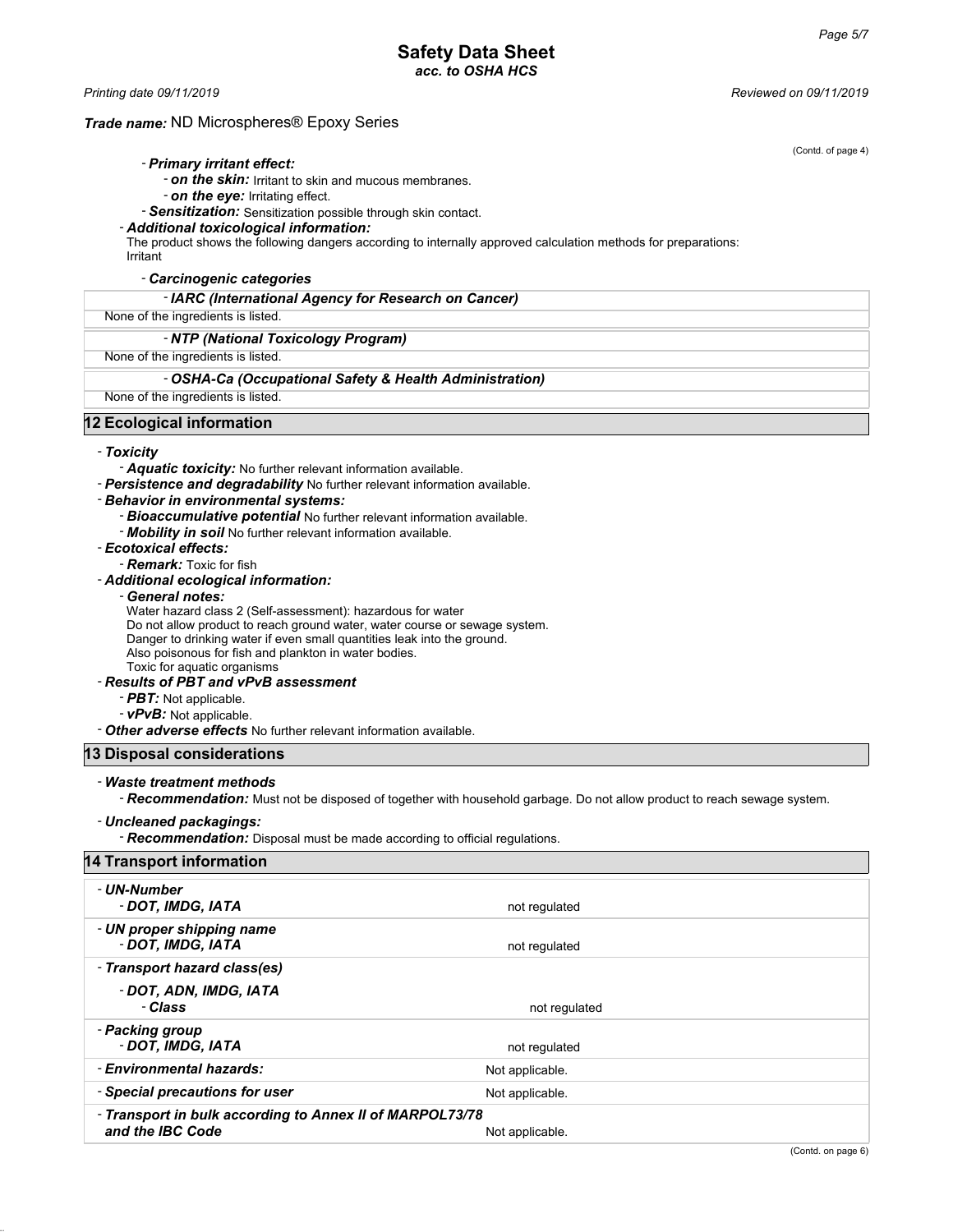### **Safety Data Sheet** *acc. to OSHA HCS*

*Trade name:* ND Microspheres® Epoxy Series

*Printing date 09/11/2019 Reviewed on 09/11/2019*

# (Contd. of page 5) - **UN "Model Regulation":** Not regulated

# **15 Regulatory information**

#### - *Safety, health and environmental regulations/legislation specific for the substance or mixture* - *Sara*

| - Section 355 (extremely hazardous substances):               |               |
|---------------------------------------------------------------|---------------|
| None of the ingredients is listed.                            |               |
| - Section 313 (Specific toxic chemical listings):             |               |
| None of the ingredients is listed.                            |               |
| - TSCA (Toxic Substances Control Act):                        |               |
| Polyoxymethylene melamine urea                                | <b>ACTIVE</b> |
| Epoxy resin                                                   | <b>ACTIVE</b> |
| Aminophenol                                                   | <b>ACTIVE</b> |
| Polyethyleneimine                                             | $\star$       |
| Silicon dioxide, amorphous                                    | <b>ACTIVE</b> |
| - Hazardous Air Pollutants                                    |               |
| None of the ingredients is listed.                            |               |
| - Proposition 65                                              |               |
| - Chemicals known to cause cancer:                            |               |
| Polyethyleneimine                                             |               |
| - Chemicals known to cause reproductive toxicity for females: |               |

#### None of the ingredients is listed.

#### - *Chemicals known to cause reproductive toxicity for males:*

#### None of the ingredients is listed.

#### - *Chemicals known to cause developmental toxicity:*

None of the ingredients is listed.

#### - *Carcinogenic categories*

- *EPA (Environmental Protection Agency)*

None of the ingredients is listed.

#### - *TLV (Threshold Limit Value established by ACGIH)*

None of the ingredients is listed.

### - *NIOSH-Ca (National Institute for Occupational Safety and Health)*

None of the ingredients is listed.

- *Chemical safety assessment:* A Chemical Safety Assessment has not been carried out.

### **16 Other information**

This information is based on our present knowledge. However, this shall not constitute a guarantee for any specific product features and shall not establish a legally valid contractual relationship.

#### - *Department issuing SDS:* ND Industries, Inc. - Safety, Health and Environmental Affaires

- *Contact:* Safety, Health and Environmental Affaires

- *Date of preparation / last revision* 09/11/2019 / - *Abbreviations and acronyms:* IMDG: International Maritime Code for Dangerous Goods
- DOT: US Department of Transportation
- IATA: International Air Transport Association
- ACGIH: American Conference of Governmental Industrial Hygienists EINECS: European Inventory of Existing Commercial Chemical Substances
- ELINCS: European List of Notified Chemical Substances
- CAS: Chemical Abstracts Service (division of the American Chemical Society)
- NFPA: National Fire Protection Association (USA) HMIS: Hazardous Materials Identification System (USA) VOC: Volatile Organic Compounds (USA, EU)
- 
- LC50: Lethal concentration, 50 percent
- 
- LD50: Lethal dose, 50 percent PBT: Persistent, Bioaccumulative and Toxic
- vPvB: very Persistent and very Bioaccumulative NIOSH: National Institute for Occupational Safety
- 
- OSHA: Occupational Safety & Health TLV: Threshold Limit Value
- PEL: Permissible Exposure Limit
- REL: Recommended Exposure Limit
- 
- Acute Tox. 4: Acute toxicity Category 4 Skin Corr. 1C: Skin corrosion/irritation Category 1C Skin Irrit. 2: Skin corrosion/irritation Category 2
- Eye Dam. 1: Serious eye damage/eye irritation Category 1